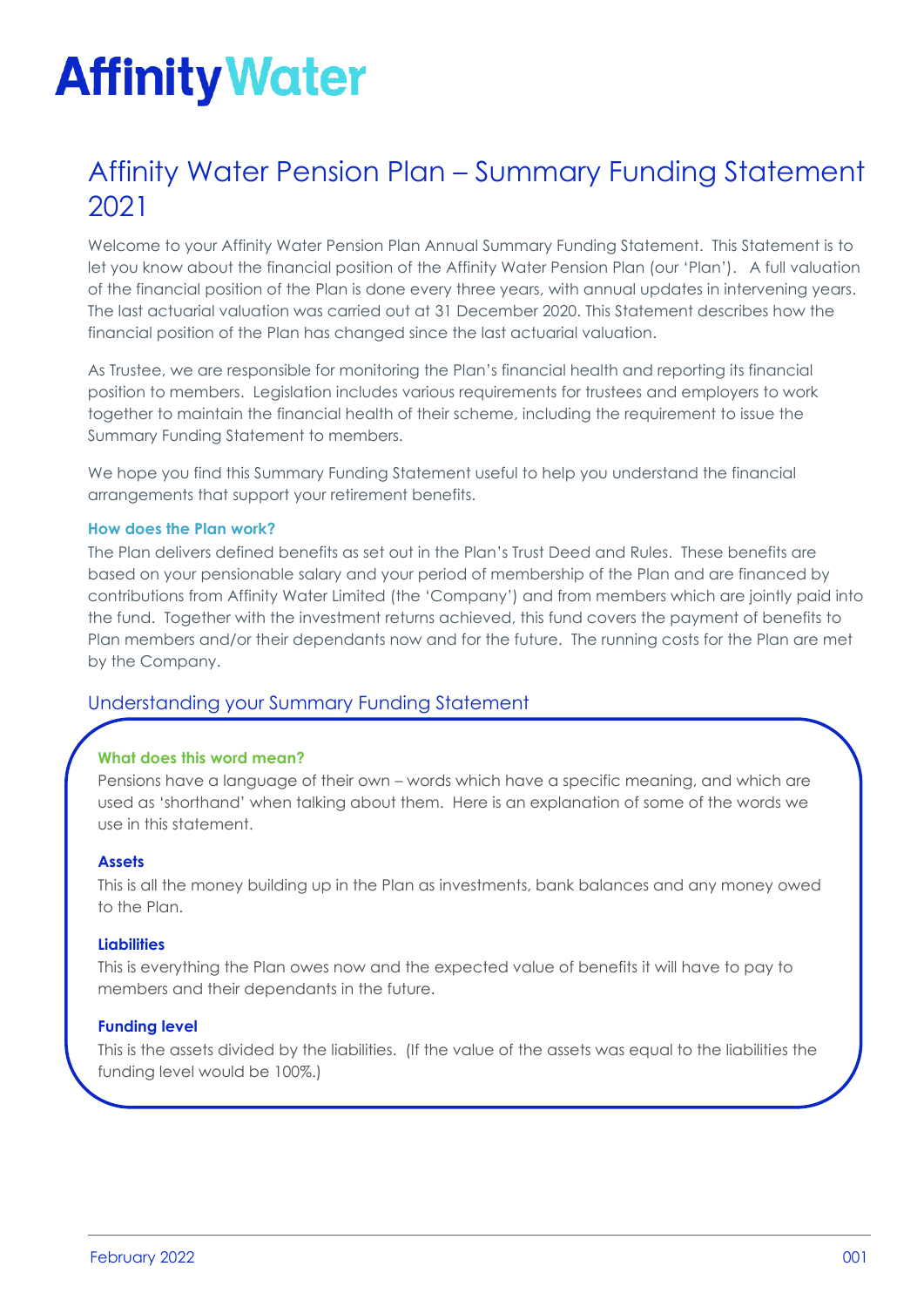## **Affinity Water**

## **Your Summary Funding Statement**

## **The Plan's financial position.**

At the date of the last formal actuarial valuation of the Plan (31 December 2020), the Plan's Actuary found:

| The Plan had assets of                            | £574.0m  |
|---------------------------------------------------|----------|
| The amount the Plan needs to provide benefits was | £595.1m  |
| This gave a shortfall of                          | (E21.1m) |
| This is the same as a funding level of            | 96.5%    |

## **How has this changed?**

The Plan's financial position is estimated at least annually.

At 31 December 2021, the Plan's Actuary estimated that the funding position was as follows:

| The Plan had assets of                            | £590.0m |
|---------------------------------------------------|---------|
| The amount the Plan needs to provide benefits was | £596.2m |
| This gave a shortfall of                          | (£6.1m) |
| This is the same as a funding level of            | 99.0%   |

The funding level has improved since 31 December 2020 primarily due to the strong performance of the Plan's assets over the year.

## **How is the shortfall going to be paid?**

The Trustee and Company have agreed that any shortfall will be removed by a combination of the Company making contribution payments in accordance with the most recent Schedule of Contributions and investment returns on the Plan's assets.

## **Payments to Company**

There have been no payments to the Company out of Plan funds in the period since last year's Summary Funding Statement.